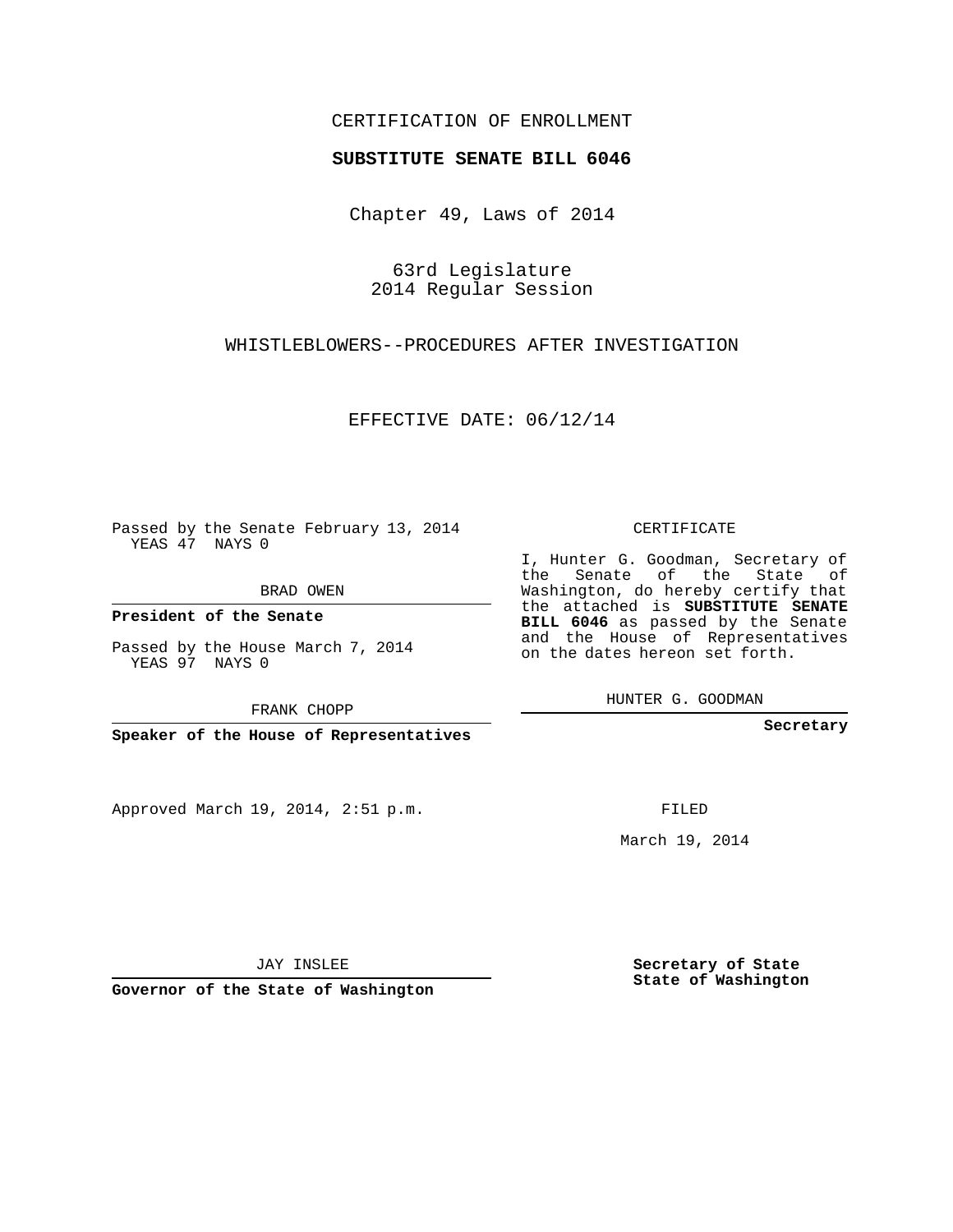## **SUBSTITUTE SENATE BILL 6046** \_\_\_\_\_\_\_\_\_\_\_\_\_\_\_\_\_\_\_\_\_\_\_\_\_\_\_\_\_\_\_\_\_\_\_\_\_\_\_\_\_\_\_\_\_

\_\_\_\_\_\_\_\_\_\_\_\_\_\_\_\_\_\_\_\_\_\_\_\_\_\_\_\_\_\_\_\_\_\_\_\_\_\_\_\_\_\_\_\_\_

Passed Legislature - 2014 Regular Session

## **State of Washington 63rd Legislature 2014 Regular Session**

**By** Senate Commerce & Labor (originally sponsored by Senators Keiser, Rolfes, Conway, Kohl-Welles, Braun, Honeyford, and Kline)

READ FIRST TIME 01/23/14.

 AN ACT Relating to whistleblowers; and adding a new section to chapter 49.60 RCW.

BE IT ENACTED BY THE LEGISLATURE OF THE STATE OF WASHINGTON:

 NEW SECTION. **Sec. 1.** A new section is added to chapter 49.60 RCW to read as follows:

 (1) When the commission has completed the investigation of a complaint alleging workplace reprisal or retaliatory action against a whistleblower as defined in chapter 70.87 RCW, the commission must notify the complainant of the completion of the investigation. The commission must issue written findings of fact and a finding that there is or there is not reasonable cause for believing an unfair practice has been or is being committed as required by RCW 49.60.240 within ninety days of notification of the completed investigation.

 (2) If the individual filing a complaint alleging workplace reprisal or retaliatory action against a whistleblower under chapter 70.87 RCW is represented by a labor union, the commission must notify the union of the complaint and the results of the investigation.

 (3) If, after a finding is made that there is reasonable cause for believing that an unfair practice has been or is being committed